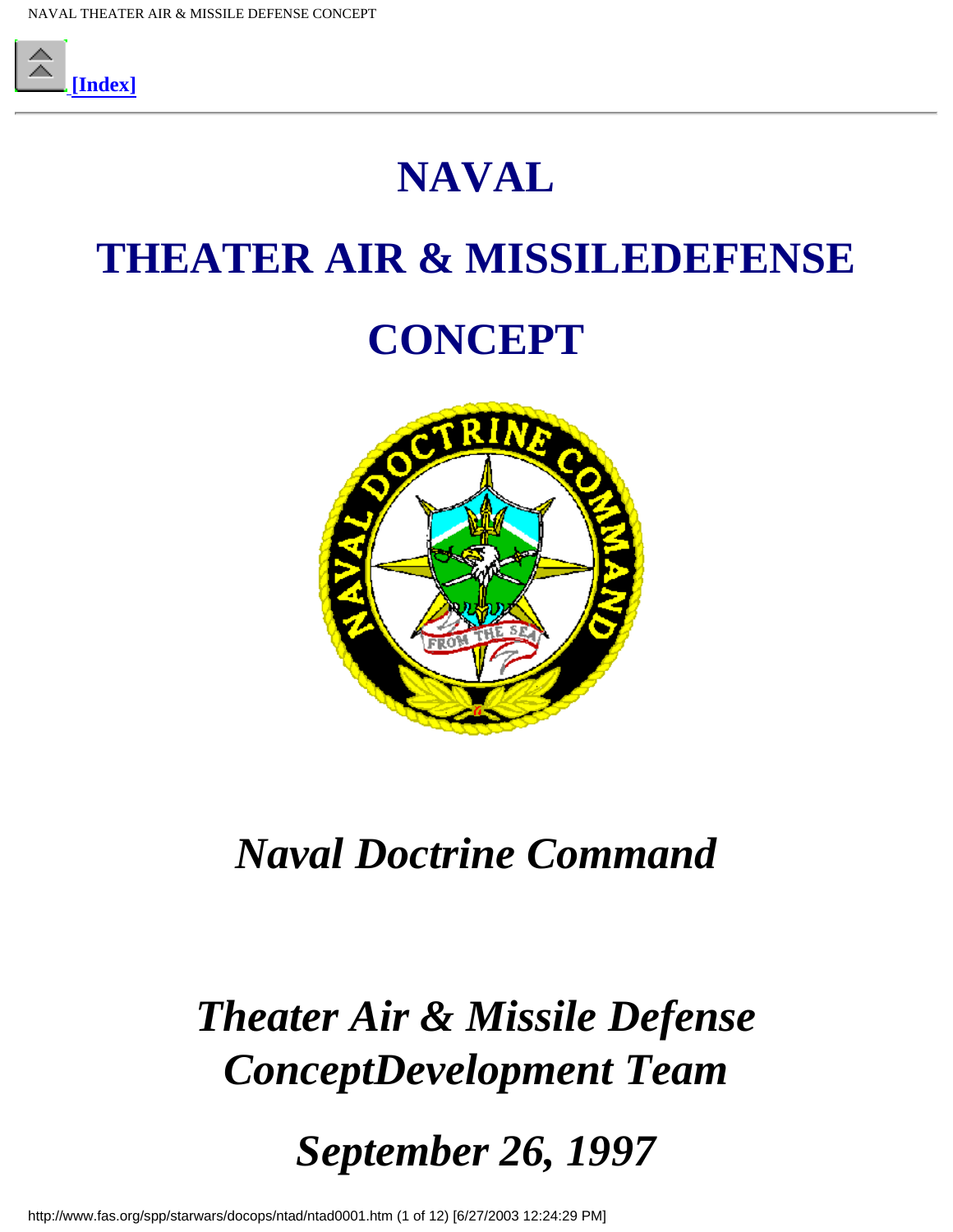### **Naval Doctrine Command POC:**

CDR R.T. McCrillis, N821

mccrillis@ndc.navy.mil

Mr. Bill Bishop, N821B

wbishop@ndc.navy.mil

(757) 445-0561

DSN: 565-0561

Fax: (757) 445-0570

### **TABLE OF CONTENTS**

[Executive Summary](#page-6-0)

**[Overview](#page-6-1)** 

**[Mission](#page-6-2)** 

**[Threat](#page-6-3)** 

[The Naval TAMD Concept](#page-7-0)

[Conduct of Naval TAMD Operations](#page-8-0)

**[Conclusion](#page-9-0)** 

#### **[INTRODUCTION](#page-10-0)**

[Purpose and Intended Audience](#page-10-1)

http://www.fas.org/spp/starwars/docops/ntad/ntad0001.htm (2 of 12) [6/27/2003 12:24:29 PM]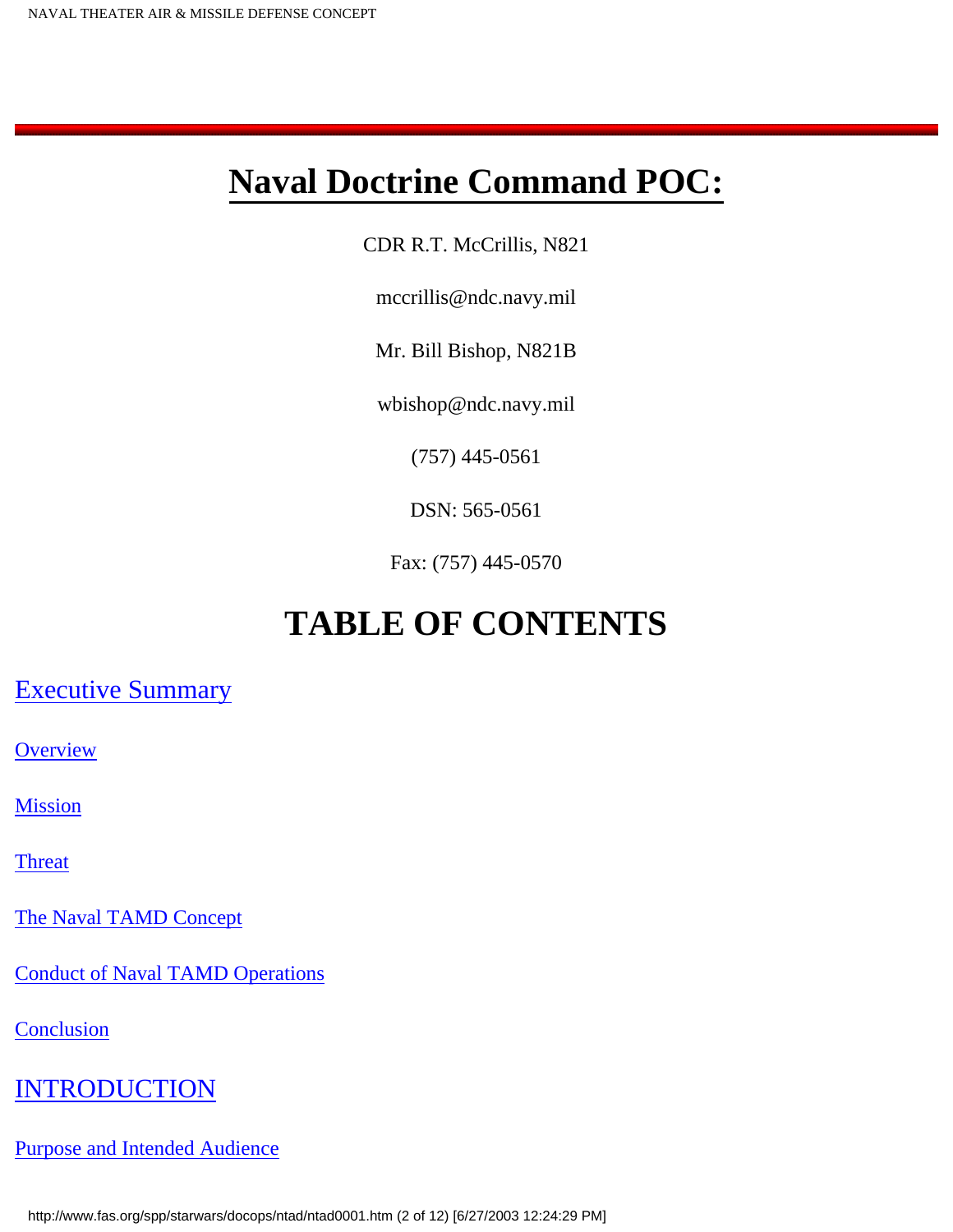[Scope and Organization](#page-10-2)

### [THE NAVAL THEATER AIR &MISSILE DEFENSE CONCEPT](http://www.fas.org/spp/starwars/docops/ntad/tamdnew2.htm#THEATER)

[OVERVIEW](http://www.fas.org/spp/starwars/docops/ntad/tamdnew2.htm#THOVER)

[THEATER AIR & MISSILE DEFENSE MISSION](http://www.fas.org/spp/starwars/docops/ntad/tamdnew2.htm#TAMDMIS)

**[THREAT](http://www.fas.org/spp/starwars/docops/ntad/tamdnew2.htm#threat2)** 

[THE TAMD CONCEPT](http://www.fas.org/spp/starwars/docops/ntad/tamdnew2.htm#tamdconc)

[The Foundation](http://www.fas.org/spp/starwars/docops/ntad/tamdnew2.htm#foundation)

[Integrated C4I](http://www.fas.org/spp/starwars/docops/ntad/tamdnew2.htm#integrated)

[Integrated Information Resources](http://www.fas.org/spp/starwars/docops/ntad/tamdnew2.htm#integinfo)

[Common Tools](http://www.fas.org/spp/starwars/docops/ntad/tamdnew2.htm#common)

[Common Doctrine](http://www.fas.org/spp/starwars/docops/ntad/tamdnew2.htm#commondoc)

[Catalysts for "Plug and Fight"Capability](http://www.fas.org/spp/starwars/docops/ntad/tamdnew2.htm#catalyst)

[Flexible Command Structure](http://www.fas.org/spp/starwars/docops/ntad/tamdnew2.htm#flex)

[Battlespace Awareness](http://www.fas.org/spp/starwars/docops/ntad/tamdnew2.htm#battlespace)

[Integrated Airspace](http://www.fas.org/spp/starwars/docops/ntad/tamdnew2.htm#integate)

[Joint TAMD Capabilities in Network-BasedWarfighting](http://www.fas.org/spp/starwars/docops/ntad/tamdnew2.htm#joint)

[Tailored situational awareness](http://www.fas.org/spp/starwars/docops/ntad/tamdnew2.htm#tailor)

[User-customized decision support](http://www.fas.org/spp/starwars/docops/ntad/tamdnew2.htm#user)

[Unified combat action](http://www.fas.org/spp/starwars/docops/ntad/tamdnew2.htm#unified)

[JOINT TAMD OPERATIONS](http://www.fas.org/spp/starwars/docops/ntad/tamdnew2.htm#jointtamd)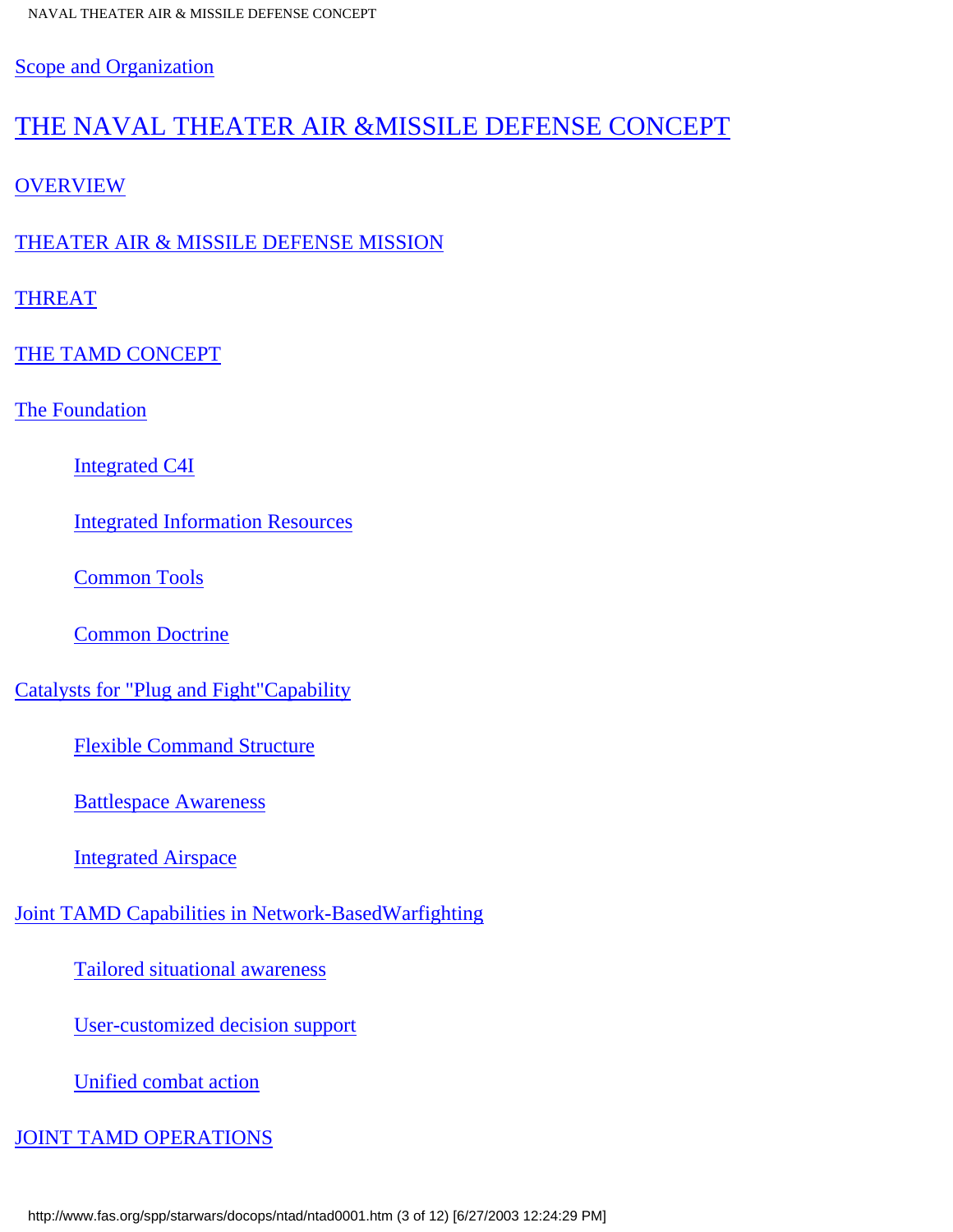**[Organization](http://www.fas.org/spp/starwars/docops/ntad/tamdnew2.htm#organ)** 

[How Joint Forces Conduct TAMD Operations](http://www.fas.org/spp/starwars/docops/ntad/tamdnew2.htm#howjoint)

**[SUMMARY](http://www.fas.org/spp/starwars/docops/ntad/tamdnew2.htm#summary1)** 

### [RECOMMENDATIONS](http://www.fas.org/spp/starwars/docops/ntad/tamdnew3.htm#recommendations)

**[Overview](http://www.fas.org/spp/starwars/docops/ntad/tamdnew3.htm#recoverview)** 

[Doctrine](http://www.fas.org/spp/starwars/docops/ntad/tamdnew3.htm#doctrine)

[Training and Personnel](http://www.fas.org/spp/starwars/docops/ntad/tamdnew3.htm#trapers)

[Acquisition and Research](http://www.fas.org/spp/starwars/docops/ntad/tamdnew3.htm#acqui)

[Closing Note](http://www.fas.org/spp/starwars/docops/ntad/tamdnew3.htm#closing)

#### [APPENDIX A: TAMDOPERATIONS](http://www.fas.org/spp/starwars/docops/ntad/tamdnew4.htm#_Toc386614704)

**[OVERVIEW](http://www.fas.org/spp/starwars/docops/ntad/tamdnew4.htm#appedaover)** 

[SCENARIOS](http://www.fas.org/spp/starwars/docops/ntad/tamdnew4.htm#scenario)

[Scenario One: Forward Presence/Crisis](http://www.fas.org/spp/starwars/docops/ntad/tamdnew4.htm#scenario1)

[Mission and main effort](http://www.fas.org/spp/starwars/docops/ntad/tamdnew4.htm#missmain)

**[Battlespace](http://www.fas.org/spp/starwars/docops/ntad/tamdnew4.htm#batspa)** 

[Chain of command](http://www.fas.org/spp/starwars/docops/ntad/tamdnew4.htm#chaincom)

[Active Defense](http://www.fas.org/spp/starwars/docops/ntad/tamdnew4.htm#activedef)

**[Attack Operations](http://www.fas.org/spp/starwars/docops/ntad/tamdnew4.htm#attackops)** 

[Passive Defense](http://www.fas.org/spp/starwars/docops/ntad/tamdnew4.htm#passivedef)

[C4I](http://www.fas.org/spp/starwars/docops/ntad/tamdnew4.htm#c4i)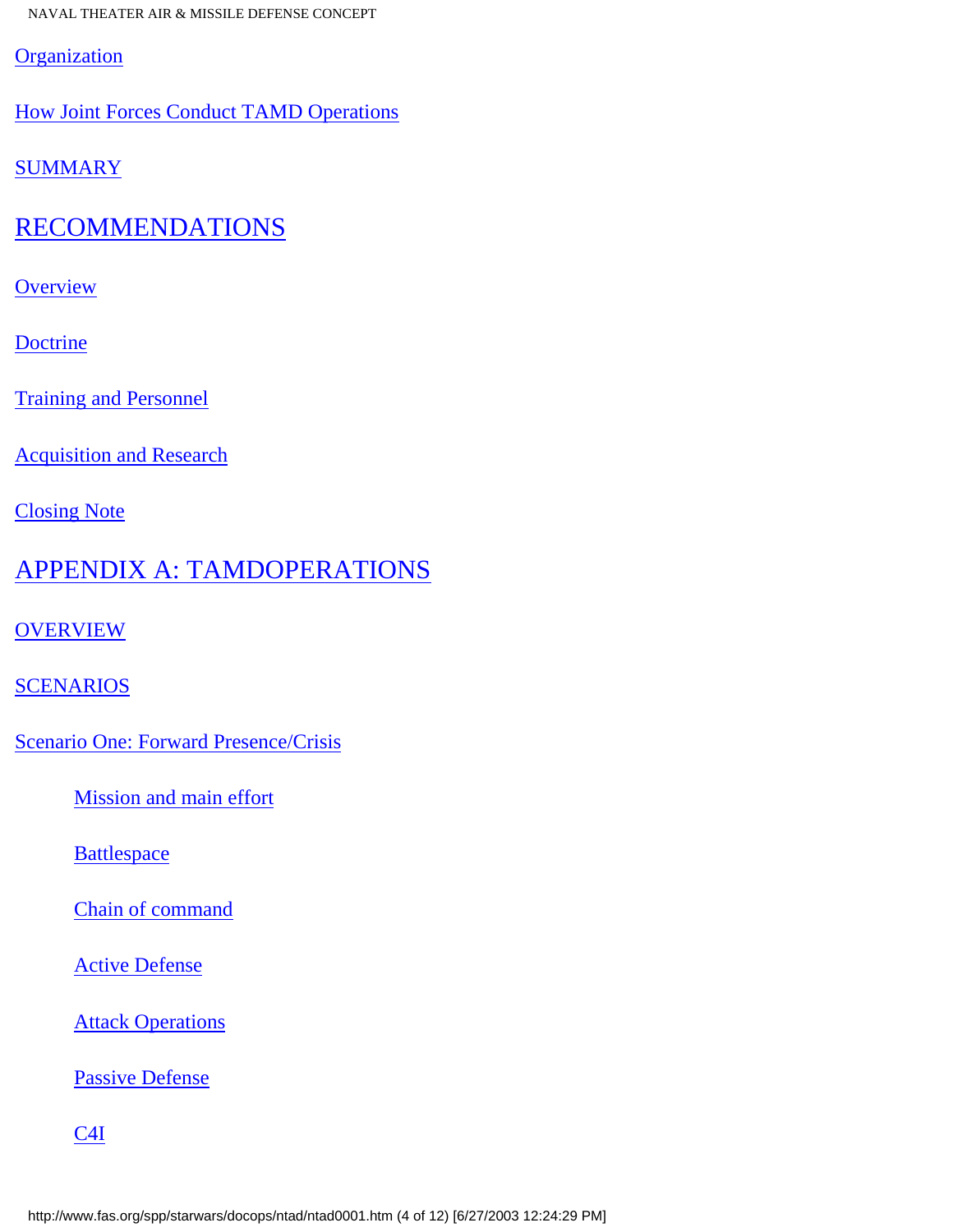[Scenario Two: Enabling Operations](http://www.fas.org/spp/starwars/docops/ntad/tamdnew4.htm#sceanario2)

[Mission and main effort](http://www.fas.org/spp/starwars/docops/ntad/tamdnew4.htm#sceanario2miss)

**[Battlespace](http://www.fas.org/spp/starwars/docops/ntad/tamdnew4.htm#sceanario2batt)** 

[Chain of command](http://www.fas.org/spp/starwars/docops/ntad/tamdnew4.htm#sceanario2chain)

[Active Defense](http://www.fas.org/spp/starwars/docops/ntad/tamdnew4.htm#sceanario2active)

**[Attack Operations](http://www.fas.org/spp/starwars/docops/ntad/tamdnew4.htm#sceanario2attack)** 

[Passive Defense](http://www.fas.org/spp/starwars/docops/ntad/tamdnew4.htm#sceanario2pass)

[C4I](http://www.fas.org/spp/starwars/docops/ntad/tamdnew4.htm#sceanario2c4i)

[Scenario Three: Sustained Combat Operationsby a Joint Task Force](http://www.fas.org/spp/starwars/docops/ntad/tamdnew4.htm#sceanario3)

[Mission and main effort](http://www.fas.org/spp/starwars/docops/ntad/tamdnew4.htm#sceanario3miss)

**[Battlespace](http://www.fas.org/spp/starwars/docops/ntad/tamdnew4.htm#sceanario3bat)** 

[Chain of command](http://www.fas.org/spp/starwars/docops/ntad/tamdnew4.htm#sceanario3chain)

[Active Defense](http://www.fas.org/spp/starwars/docops/ntad/tamdnew4.htm#sceanario3active)

[Attack Operations](http://www.fas.org/spp/starwars/docops/ntad/tamdnew4.htm#sceanario3attack)

[Passive Defense](http://www.fas.org/spp/starwars/docops/ntad/tamdnew4.htm#sceanario3pass)

[C4I](http://www.fas.org/spp/starwars/docops/ntad/tamdnew4.htm#sceanario3c4i)

### [APPENDIX B: ENABLINGTECHNOLOGIES](http://www.fas.org/spp/starwars/docops/ntad/tamdnew5.htm#_Toc386614732)

**[Overview](http://www.fas.org/spp/starwars/docops/ntad/tamdnew5.htm#appendbover)** 

[Infrastructure Projects](http://www.fas.org/spp/starwars/docops/ntad/tamdnew5.htm#appendbinfra)

**[Application Projects](http://www.fas.org/spp/starwars/docops/ntad/tamdnew5.htm#appendbapp)** 

http://www.fas.org/spp/starwars/docops/ntad/ntad0001.htm (5 of 12) [6/27/2003 12:24:29 PM]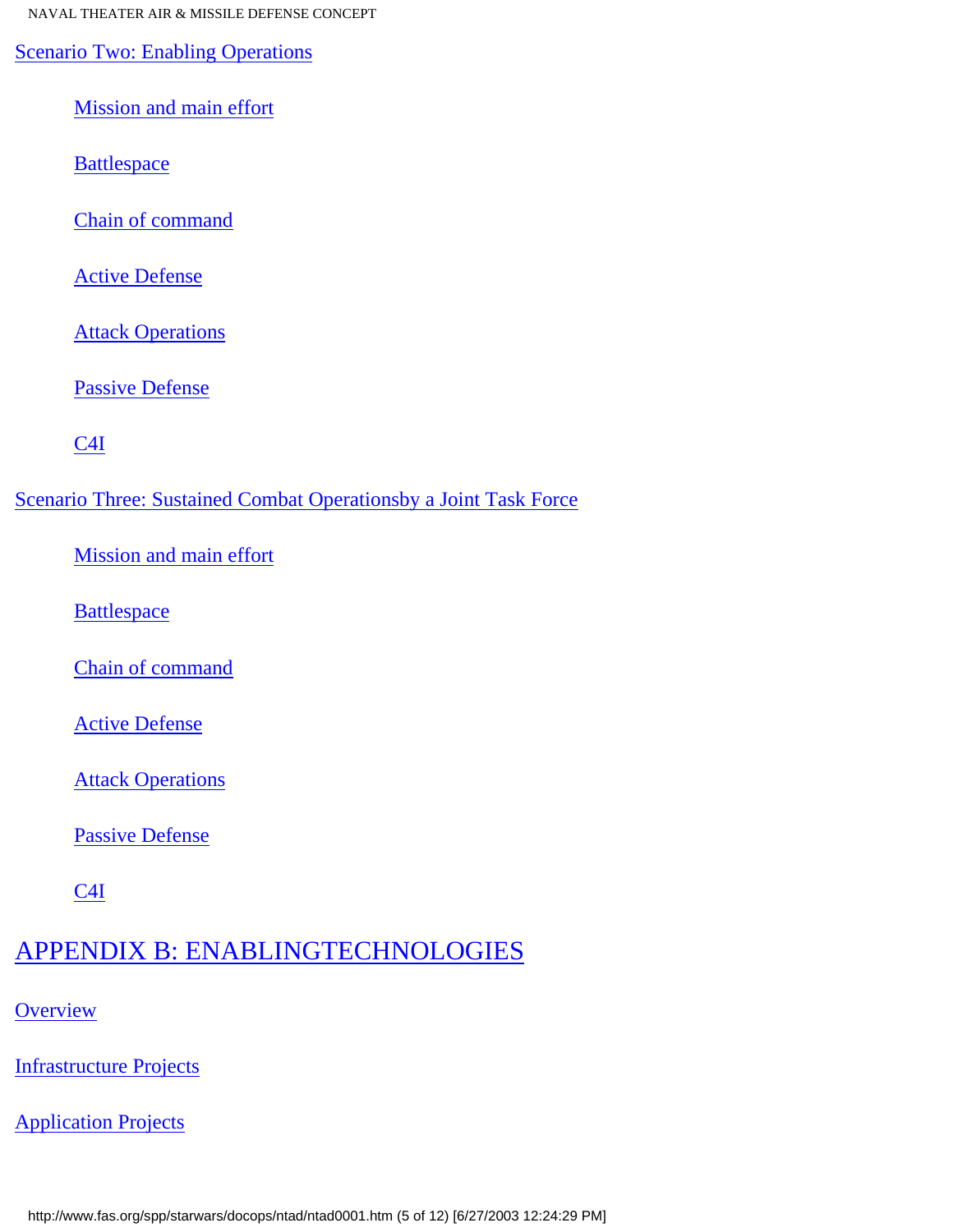[APPENDIX C: REFERENCES](http://www.fas.org/spp/starwars/docops/ntad/tamdnew6.htm#_Toc386614736)

- [A. DOCTRINE](http://www.fas.org/spp/starwars/docops/ntad/tamdnew6.htm#appendcdoc)
- [B. REPORTS, RESEARCH PAPERS, AND STUDIES](http://www.fas.org/spp/starwars/docops/ntad/tamdnew6.htm#appendcrep)
- [C. MAGAZINE ARTICLES](http://www.fas.org/spp/starwars/docops/ntad/tamdnew6.htm#appendcmag)
- [D. CONCEPTS AND VISION STATEMENTS](http://www.fas.org/spp/starwars/docops/ntad/tamdnew6.htm#appendcconc)
- [E. OFFICIAL STATEMENTS, POLICY PAPERS,AND DOCUMENTS](http://www.fas.org/spp/starwars/docops/ntad/tamdnew6.htm#appendcoff)
- [F. PRESENTATIONS](http://www.fas.org/spp/starwars/docops/ntad/tamdnew6.htm#appendcpres)
- [G. WEB SITES](http://www.fas.org/spp/starwars/docops/ntad/tamdnew6.htm#appendcweb)
- [H. OTHERS](http://www.fas.org/spp/starwars/docops/ntad/tamdnew6.htm#appendcother)

### **List of Figures**

| Figure EX-1. | Network-Based Forces Engage the Enemy System                                |
|--------------|-----------------------------------------------------------------------------|
| Figure EX-2. | Network-Based Warfighting Underpins DynamicDefense in Depth                 |
| Figure EX-3. | The TAMD Command Structure                                                  |
| Figure 1     | The Enemy Theater Air and Missile Threat is a System                        |
| Figure 2     | <b>TAMD</b> Engages the Enemy Throughout the Battlespace                    |
| Figure 3.    | Service C4I Integrates into the Joint Architecture                          |
| Figure 4.    | The System Supporting Integrated InformationResources                       |
| Figure 5.    | Joint Doctrine Implemented Through ServiceDoctrine is "Common"<br>Doctrine" |
| Figure 6.    | Integrated C4I Hosts TAMD Command and Control Within Service C2<br>Centers  |
| Figure 7.    | The Structure of Network-Based TAMD Capabilities                            |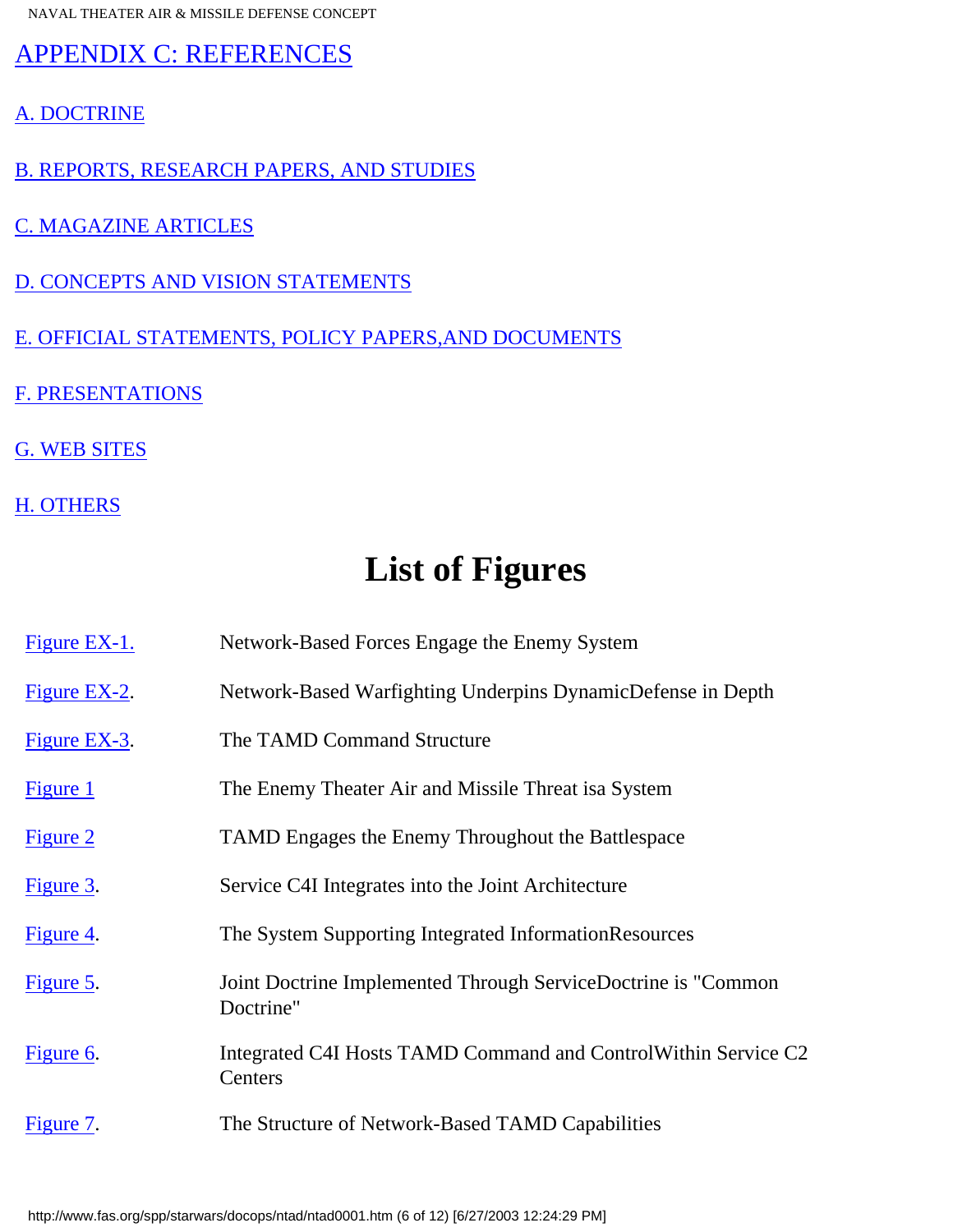| Figure 8.   | Layers of Dynamic Defense in Depth  |
|-------------|-------------------------------------|
| Figure A-1. | Scenario One Battlespace for TAMD   |
| Figure A-2. | Scenario Two Battlespace for TAMD   |
| Figure A-3. | Scenario Three and TAMD Battlespace |

### **Executive Summary**

### <span id="page-6-1"></span><span id="page-6-0"></span>**Overview**

The strategic pause accompanying the end of the Cold War creates a windowof opportunity in which to apply emerging technology, advance new warfightingcapabilities, and test new doctrinal concepts without placing US combatforces and interests at risk. Weapons systems and enabling technologiesare proliferating among our known and potential enemies, increasing thedanger to US forces and interests from hostile theater air and missilesystems. This Naval Theater Air & Missile Defense (TAMD) Concept describesthe naval contributions to the joint TAMD system and its operations circa2010. Although the focus is on "naval" operations and capabilitiesfor dynamic defense in depth, the concept is joint. Navy and Marine capabilitiesand operations are joint, by design and necessity, whether they serve asthe foundation for a developing joint force, reinforce an established jointforce, or are the only forces in an operation.

### <span id="page-6-2"></span>**Mission**

Theater air and missile defense is the prioritized protection of criticalassets, friendly forces, and US interests from air and missile attack.Taking a systems analysis perspective, TAMD plans integrate joint air andmissile defense operations against piloted and uninhabited aircraft, theatermissiles, and their infrastructure for logistics, command, and control.TAMD operations support the main effort of the joint force, preventingenemy air and missile forces from interfering with operations by US forces.Forces and operations for TAMD are organized around the joint task forceoperations area and its associated areas of interest (AOI).

### <span id="page-6-3"></span>**Threat**

The historical theater air threat to US forces and interests was massedattacks by piloted aircraft. Despite the end of the Cold War, this threatremains widespread due to the continuing export of advanced combat aircraft,and now is complicated by the rising threat from theater missiles. "Theatermissiles" include cruise missiles and theater ballistic missiles (TBM).Each presents very difficult technical and tactical problems to US forces.Televised coverage of Iraqi SCUDs exploding in Israel and Saudi Arabiafocused US attention on the TBM threat and emphasized its proliferation.The overall TBM threat is predicted to increase in quantity, range, andlethality in the next decade. Cruise missiles share some of the characteristicsof aircraft but display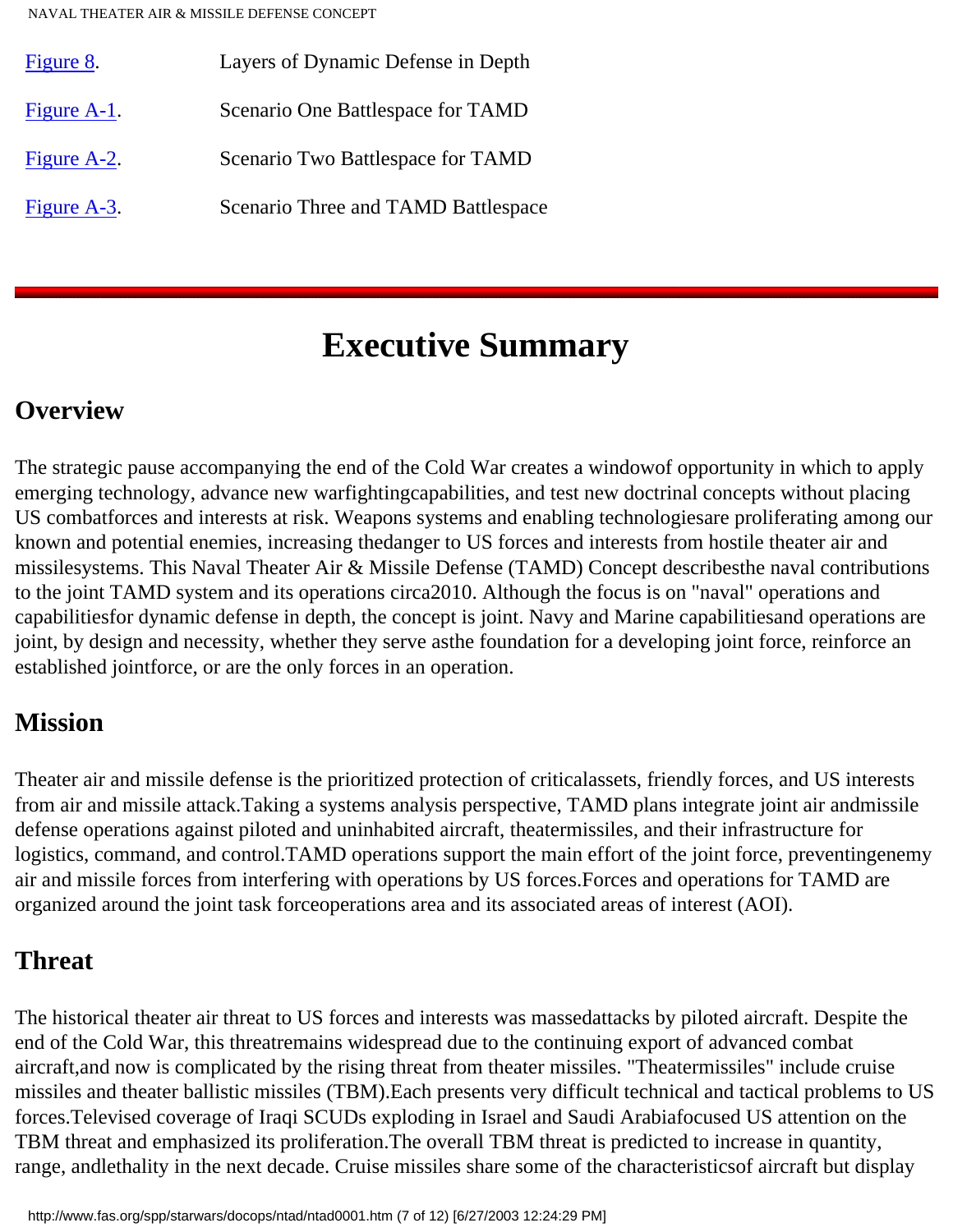others that are unique. A significant cruise missilethreat is emerging from the export of current weapons, the proliferationof indigenous production capabilities, and the likelihood that large inventoriesof antiship cruise missiles will be converted to land-attack cruise missilesusing commercially available technology. All three of these threat systems(piloted aircraft, TBMs, and cruise missiles) can be used to deliver weaponsof mass destruction (WMD).

### <span id="page-7-0"></span>**The Naval TAD Concept**

Joint, integrated TAMD operations are one element of US network-basedwarfighting capabilities. Cohesive, force-wide leverage of network-basedknowledge and understanding supports dynamic defense in depth against airand missile attack. TAMD forces neutralize or destroy the threat beforelaunch where possible, engage and defeat attacks which are launched, andminimize the effectiveness of attacks which can't be prevented or stoppedenroute. Dynamic defense in depth integrates mutually supportive, network-basedoperations to prevent hostile air and missile forces from interfering withUS operations. Network-based forces wage dynamic defense in depth acrosstime and distance, engaging enemy forces in every phase of their operationsand throughout the battlespace. Joint forces integrate their actions againstenemy aircraft, theater missiles, and the logistics, command, and controlinfrastructure, engaging it as an operational system. Planning is centralized,enabling operational commanders to synchronize decisive, high-tempo tacticaloperations, issuing broad guidance and clear requirements to tactical commandersand their units for decentralized execution. Tactical commanders integratecombat actions and adapt decisions to exploit the changing situation, reportingtheir status and the progress of the battle to the network.



#### **Figure EX-1. Network-based Forces Engage theEnemy System**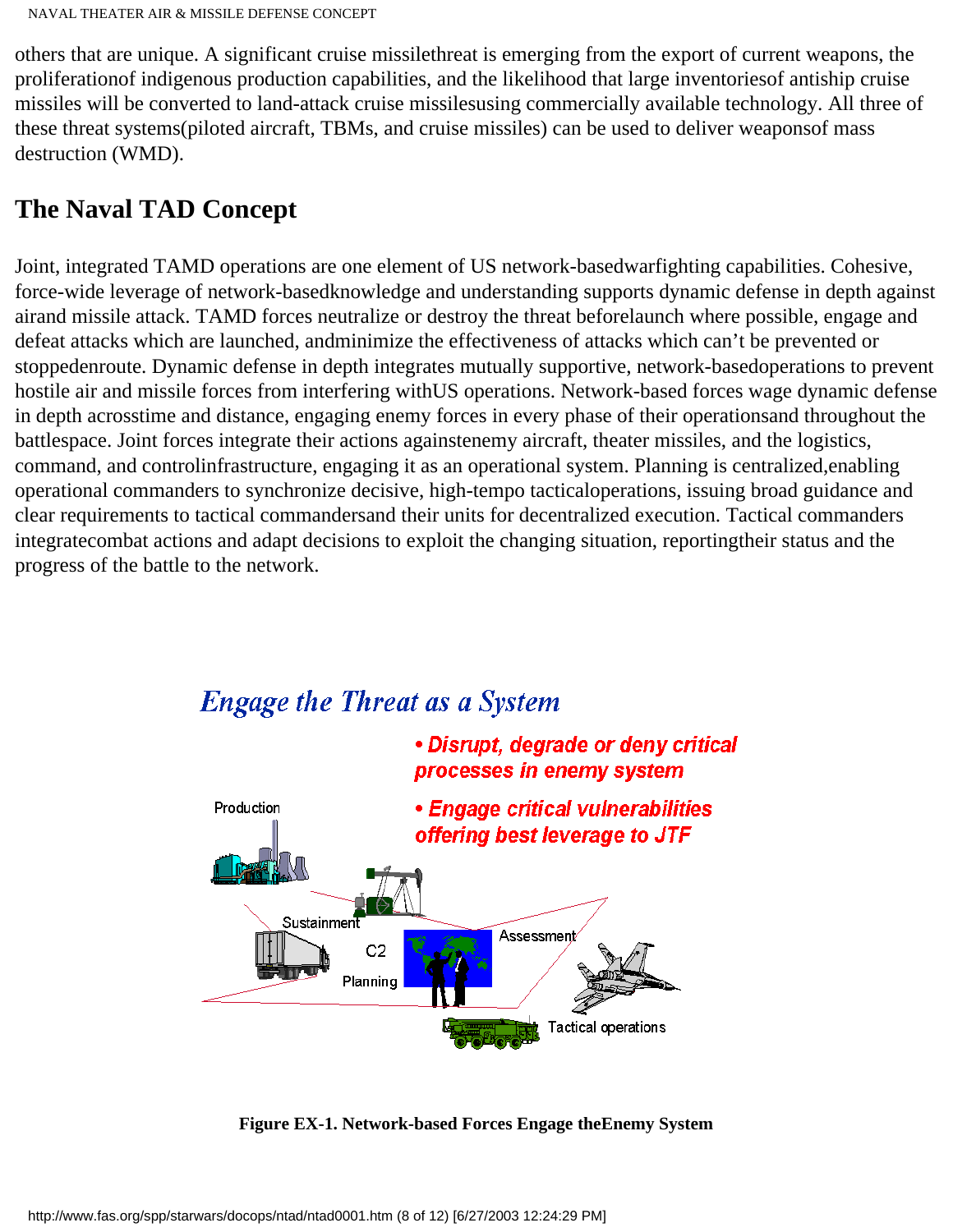

**Figure EX-2. Network-Based Warfighting Underpins DynamicDefense in Depth**

Network-based capabilities for TAMD enable tailored situational awareness,user-customized decision support, and unified combat action. Network-basedwarfighting springs from a flexible command structure, battlespace awareness,and integrated use of airspace. In turn, these three enablers depend uponthe "plug and fight" foundation to create network-based capabilities.The foundation combines integrated C4I, integrated information resources,common doctrine, and common tools for decision support. Air defense planscombine TAMD actions into four operational elements: attack operations,active defense, passive defense, and supporting C4I. These "operationalelements" are conceptual and planning constructs, not to be confusedwith functional or tactical organizations of forces.

### <span id="page-8-0"></span>**Conduct of Naval TAMD Operations**

The Joint Force Commander normally delegates operational command ofTAMD to an Area Air Defense Commander (AADC). Network-based capabilitiesenable on-scene location of the AADC, using collaborative planning systemsto draw and organize support from geographically dispersed resources intoa "virtual staff." The AADC is responsible for TAMD operations,developing the Air Defense Plan (ADP) in coordination with other jointforce operational commanders, particularly the Joint Force Air ComponentCommander (JFACC).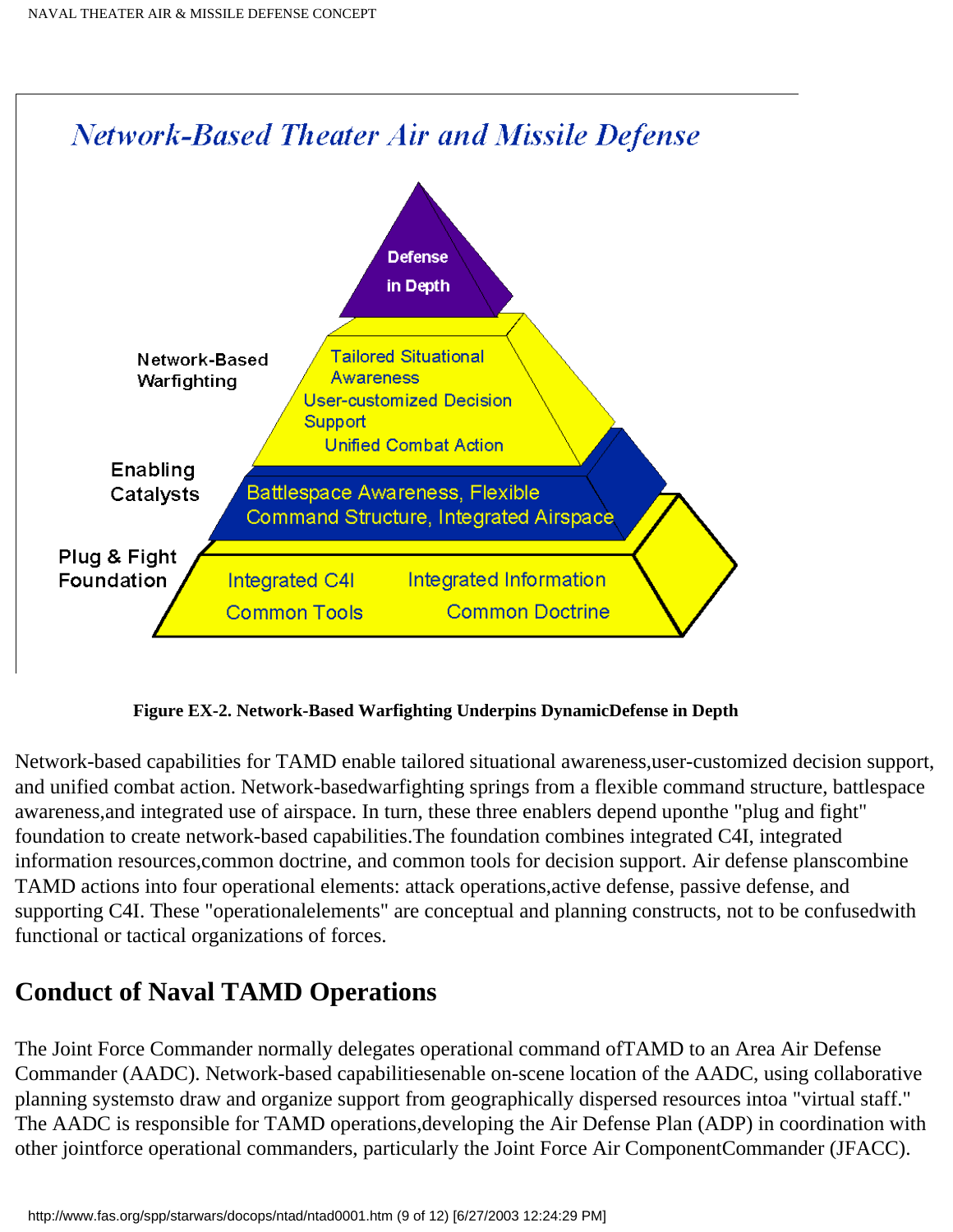The AADC exercises command through Service tacticalcommanders and control centers, such as the Navy's Air Warfare Commanderand the Marine's Air Combat Element commander. The AADC prioritizes forcesand assets for protection in the ADP, assigning responsibility for eachto specified tactical commanders, making best use of Service expertiseand capabilities. Tactical commanders execute these assignments with theirService air defense organizations, plus any additional assets assignedby the ADP.



**Figure EX-3. The TAMD Command Structure**

The Air Defense Plan (ADP) integrates the four operational elementsas mutually supportive parts of dynamic defense in depth. The leading elementof dynamic defense in depth is the attack operations which destroy or neutralizeenemy forces before missiles and aircraft become airborne, and the passivedefense measures which deny effective targeting information and minimizethe number of attractive targets for the enemy. Once hostile raids areairborne, layered active defenses engage them from their points of originall the way to their targets, providing 360 degree coverage for defendedassets. The C4I system ensures timely detection, warning, classification,and identification. The goalkeeper of dynamic defense in depth is the passivedefense measures for protection from weapon effects, reconstitution offorces, and recovery. The C4I system links and supports the other threeoperational elements, underpinning their coordination with other forceoperations. Integrated C4I distributes the integrated information resourcesavailable to the force, directly enabling intelligence preparation of thebattlespace (IPB), battlespace awareness, and battle management.

### <span id="page-9-0"></span>**Conclusion**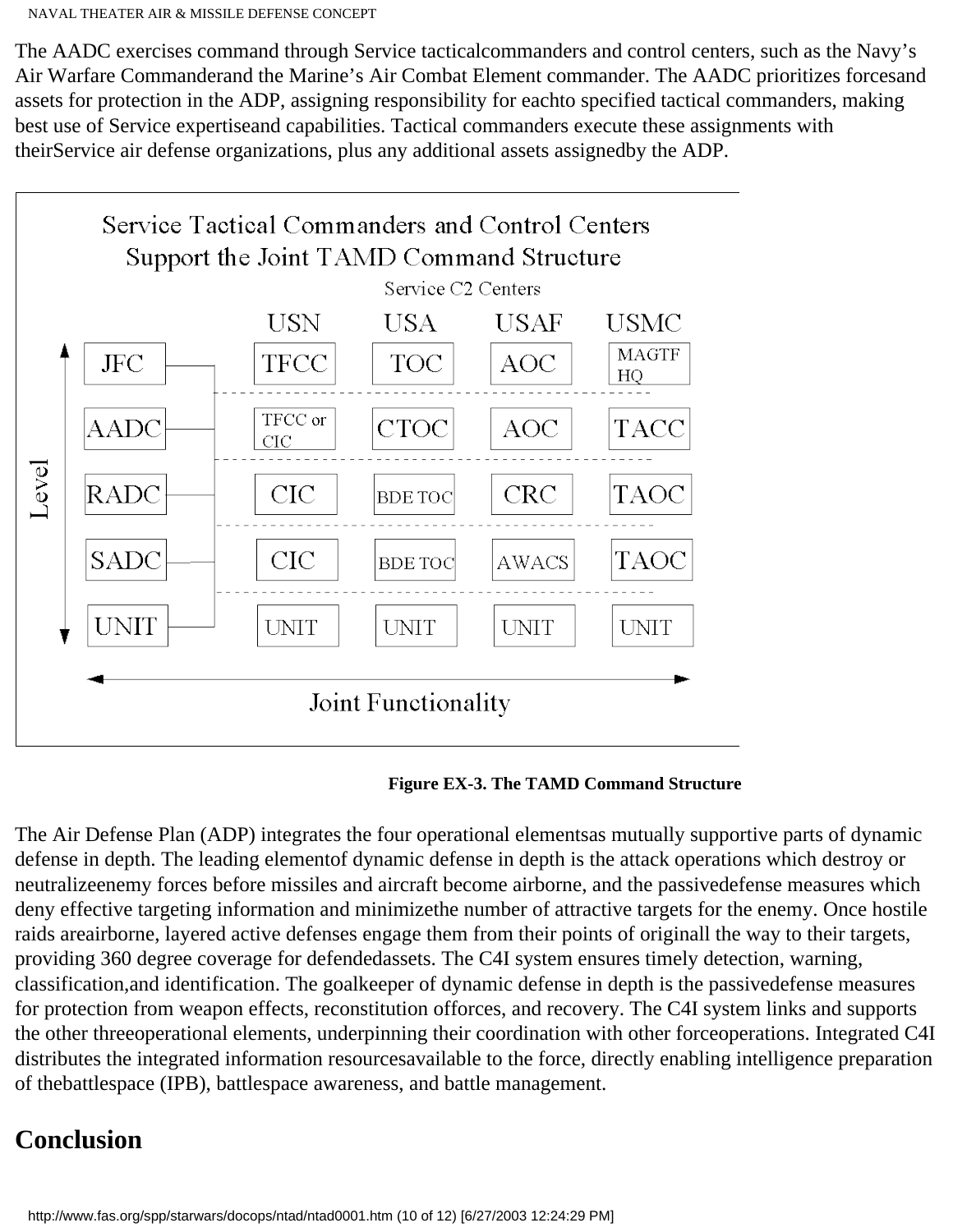<span id="page-10-0"></span>Concepts exploit the promise of emerging capabilities. This conceptshows the power of network-based capabilities to enhance human understanding,decision, and action. Network-based TAMD contributes to fulldimensionalprotection and battlespace dominance, combining the four operational elementsof TAMD to defeat the theater air and missile threat and prevent enemyinterference with U.S. operations.

## **INTRODUCTION**

### <span id="page-10-1"></span>**Purpose and Intended Audience**

Naval Concepts are tools for thinking through problems, complementingefforts in war gaming, modeling, and simulation. They bridge the gap betweenthe CNO's strategic vision, Forward From the Sea, and the immediate demandsof the budget cycle and current warfighting doctrine. Sponsored by theNaval Doctrine Command, a Concept Development Team (CDT) will identifyan issue, frame the problem, analyze and synthesize the elements of theproblem, evaluate the results, and produce a "naval concept"- a proposed solution to the opportunity or challenge. A CDT integratesand unifies the expertise of representatives from operational commandsand supporting activities. By synthesizing their concurrent efforts itguides ongoing research and development, thereby setting an authoritativeframework for future equipment, capabilities, and doctrine.

This concept paper examines future employment of naval forces in theconduct of theater air and missile defense (TAMD) circa 2010-2020 AD. Itexamines the doctrinal challenges inherent in future operational requirements,scientific advances, and technological changes. The paper concentrateson the larger themes and issues involved in integrating naval forces intocombined and joint operations. This naval concept is the product of collaborationbetween the Naval Doctrine Command, the Marine Corps Combat DevelopmentCommand, operational Navy and Marine commands, the R&D community, acquisitioncommands, and resource sponsors working together on the CDT. The documentserves the following purposes, and should accommodate a broad audience:

- ❍ Serve as an overarching reference for the development of doctrine,and follow-on tactics, techniques, and procedures;
- ❍ Provide guidelines for use of naval forces in TAMD operations by navaland joint commanders;
- ❍ Support decision makers during resource allocation and acquisitiondecisions;
- ❍ Foster discussion and exploration of new capabilities and tools developedby the scientific and technical community;
- ❍ Highlight areas for further study by academic institutions, and byscientific and engineering organizations; and,
- ❍ Highlight challenges and opportunities for management of training andmanpower programs.

### <span id="page-10-2"></span>**Scope and Organization**

This paper examines how naval forces contribute to TAMD across a rangeof situations and in a variety of conditions. The context always is joint,but the subject is naval forces - the elements of the Navy and the MarineCorps. The Concept begins with today's technology, doctrine, and operations,and blends them with emerging and potential developments through the nexttwo decades. The Concept addresses ideas without using